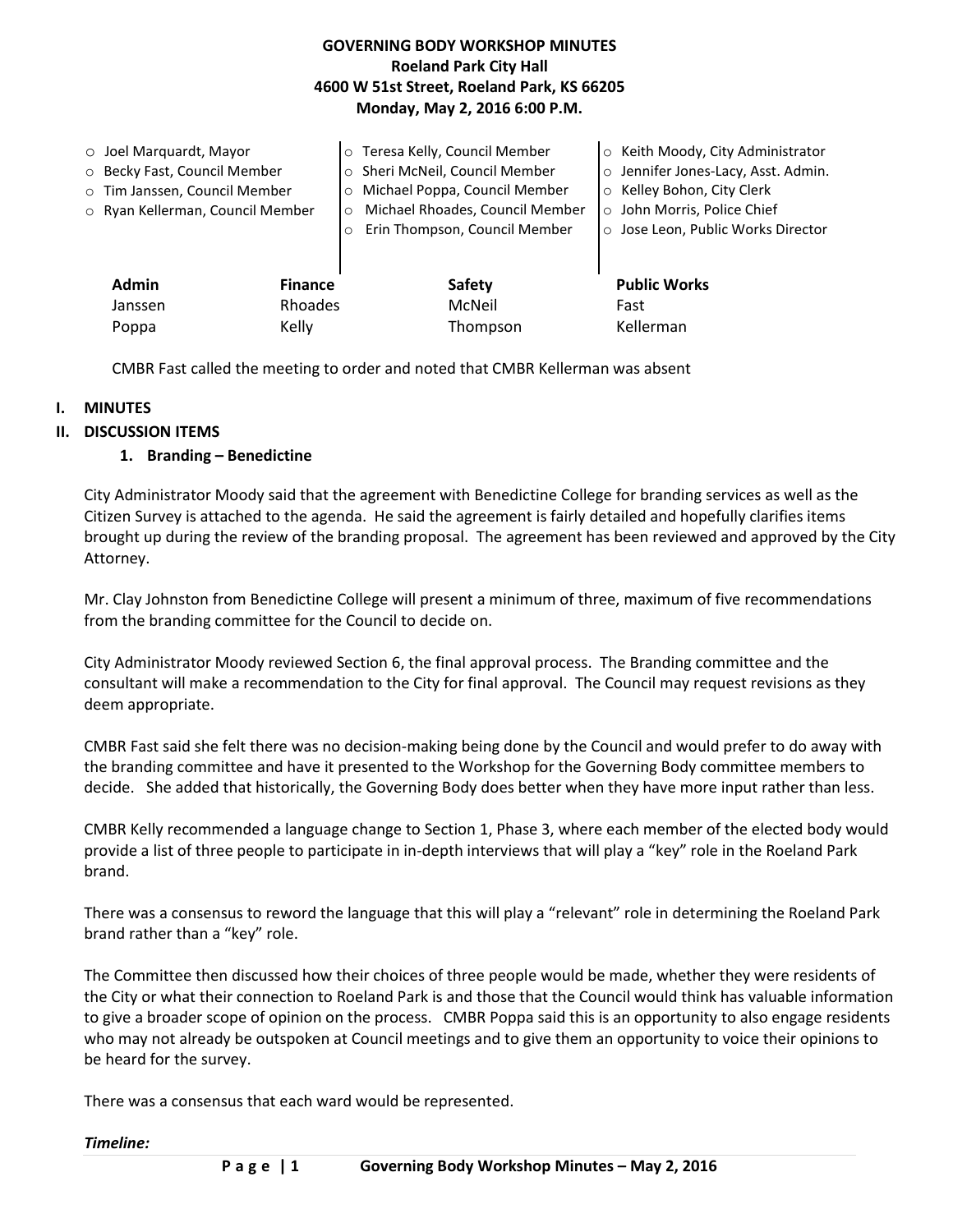*November 14* - winning design chosen *November 21* - Branding Committee and consultant will present their report and implementation plan at the Governing Body Workshop, along with preferred logo tagline. *December 19* - Adoption of the new City brand.

Further discussions of the branding process will be held at the May 16 Council meeting.

## **2. Ordinance Formalizing Workshop Procedures**

Ms. Jones-Lacy presented the proposed ordinance that would adopt the procedures that the Council has implemented as a pilot program for the Governing Body Workshop.

CMBR Poppa said he received no feedback from the Council since the last meeting with regard to any suggested changes. He also clarified that the meeting dates would be 1<sup>st</sup> and 3<sup>rd</sup> Mondays for Workshop meetings and the 3<sup>rd</sup> Monday would be City Council meeting. Also a TBD date for the 2<sup>nd</sup> Monday if needed.

Ms. Jones-Lacy spoke with City Attorney Shortlidge about adding the tentative date, who said calling an additional meeting does not need to be formalized in an ordinance and to call it if needed.

CMBR Fast reiterated the terms "chair" and "co-chair" are easier to recognize for the standing committees.

CMBRS Poppa and Janssen will continue to work on the language to reflect the state's changes to elected officials' terms. Standing committees will rotate in even number years beginning in January and returning to the chair/cochair titles.

The Committee agreed to review the ordinance again at the next Workshop with the intent to forward to the Council meeting for adoption.

## **3. Review of New Council Committees Positions**

This was provided for informational purposes.

## **4. Discussion of Change in Election Date**

## *Public Comment:*

**J.P. Hildebrand** (5419 Sycamore Dr.) Mr. Hildebrand spoke in support of continuing the special election process in Roeland Park versus Council reappointments for vacancies to ensure the citizens elect their own representatives.

City Administrator Moody said City Attorney Shortlidge expressed concern about the City meeting the time constraints of the state for filling a vacancy within the 45 day time frame. Roeland Park is the only community in Johnson County that has special elections to fill vacancies, but Mr. Moody said it is not without precedent to use the appointment process for filling those vacancies. He also said it costs the City approximately \$5,000 to hold a special election.

CMBR Fast said she contacted the Kansas League and the Kansas legislature has left this issue so that cities can draft language to charter out of the state's regulations for filling vacancies.

Mayor Marquardt noted the benefits of the appointment process are the ability to fill the position sooner as well as saving the City money.

The Governing Body discussed the appointment process versus special elections. CMBR Fast asked for and received unanimous agreement that the Councilmembers preferred the special election process. CMBR Fast recommended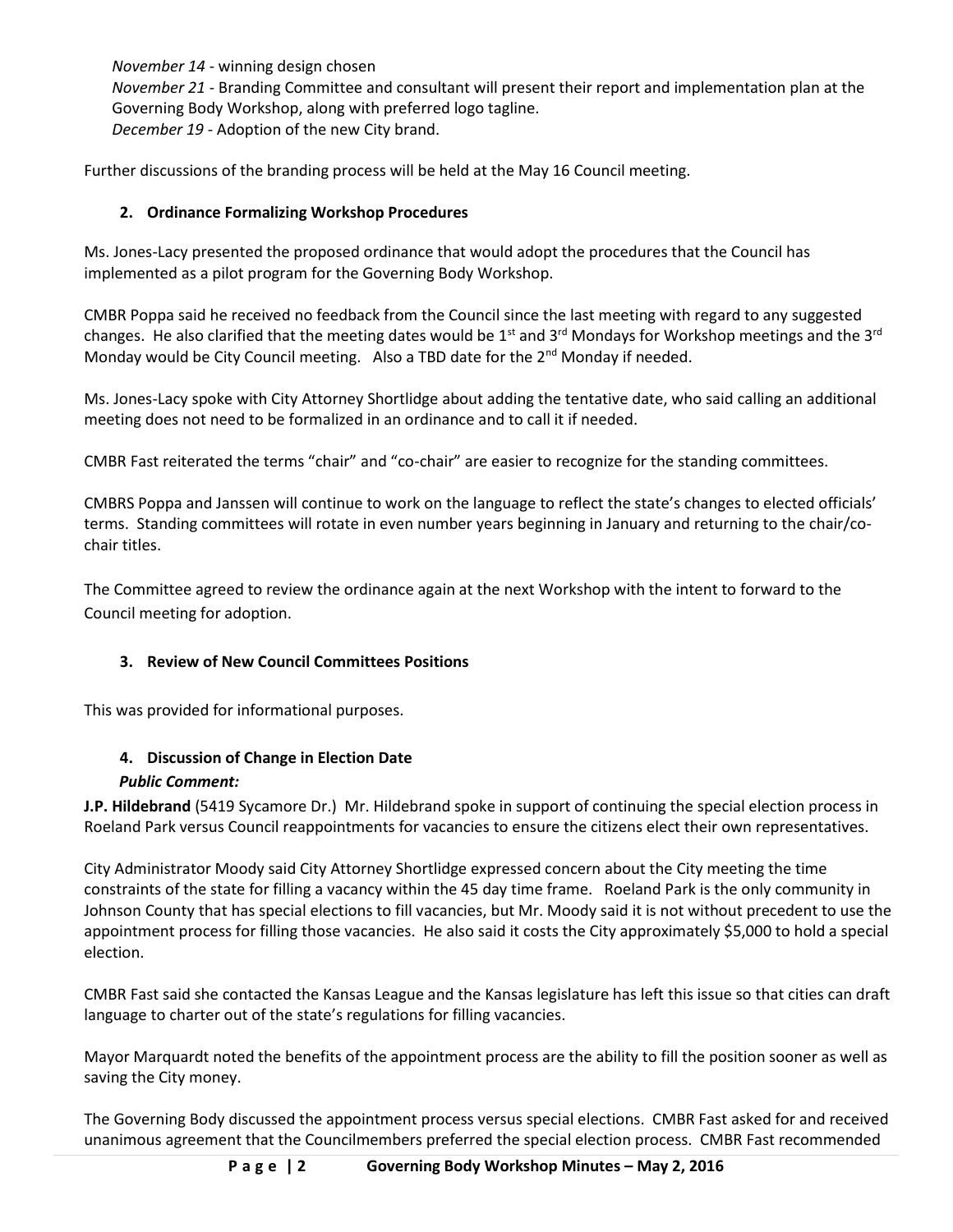City Administrator Moody speak with City Attorney Shortlidge regarding the time frame for filling a vacancy to meet with new state guidelines and what restrictions would be placed on Roeland Park if they charter out. Staff will do further research and City Attorney Shortlidge will be present at the next meeting to provide further insight and recommendations.

# **5. Review Council President Nomination Procedure and Timeline**

City Administrator Moody said the Council President Nomination will take place at the next Council meeting.

## **6. Proposed Change of Special Permit for Chickens**

CMBR McNeil, CMBR Kelly, CMBR Thompson brought forward a proposal to change the process of requiring residents to obtain special permits to house chickens. The intent is to help simplify the permitting process for residents who have already gone through the inspection process, paid their fees for the permit and license at City Hall, and then come before the Council for final approval. CMBR McNeil modified the language used in the animal ordinance to apply to the chickens.

It was noted that chicken permits are reviewed every year and any problems would be handled through codes enforcement.

CMBR Fast encouraged that the first chicken permit process include input from the neighbors. CMBR McNeil stated that when neighbors get a noisy dog they are not required to notify their neighbors and added that residents pay twice as much for a chicken license than residents do for dogs or cats, in addition to the \$80 inspection fee. She felt that people who chose to house chickens have already invested a great commitment to have them.

CMBR Poppa asked about complaints on chickens and City Clerk Bohon said she has not received any complaints with regards to raising chickens.

CMBR Janssen said he agreed with removing the special permit and allow them to be approved administratively. CMBR Rhoades was in agreement to have permits approved by staff.

There was a consensus from the Committee to do away with the special permit for chickens. Annual renewal applications would be approved by the City Clerk unless there was a complaint filed with the City. If there are complaints, renewal applications would need to brought before City Council who may approve, or refuse to renew or revoke a permit if, after a public hearing, it finds any of the nuisance violations, violations of any law, or detrimental health issues are at the property.

Mayor Marquardt recommended that neighbors who are contiguous to the property requesting the permit be notified as is required in the animal ordinance.

There was consensus on the recommended permit changes.

The Committee then moved into the discussion of raising chickens. CMBR Kelly said a booklet is available from the City to provide further information. CMBR McNeil said she and CMBR Kelly are available to answer anything about raising chickens.

CMBR Janssen said he spoke with the newest applicant requesting permission to have chicken. The applicant said he was pleased with the process, but would like a little more clarity on the approval process.

CMBR Fast said she would like staff to reach out to animal control to better understand what their role is in chicken regulation enforcement.

CMBR McNeil offered to talk with the chief of police.